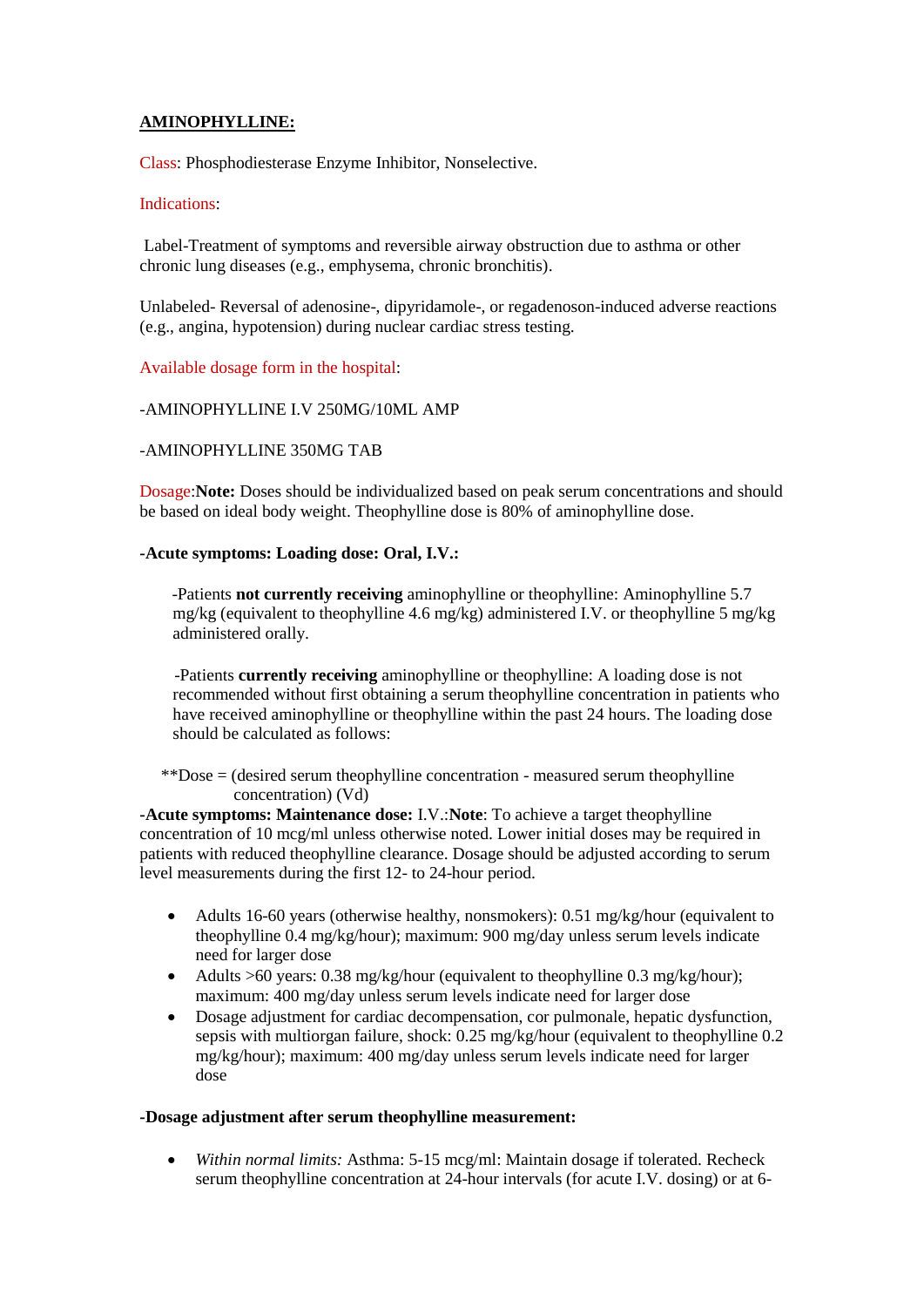to 12-month intervals (for oral dosing). Finer adjustments in dosage may be needed for some patients. If levels  $\geq$ 15 mcg/ml, consider 10% dose reduction to improve safety margin.

- Too high:
	- $\pm$  20-24.9 mcg/ml: Decrease dose by ~25%. Recheck serum theophylline concentrations.
	- $\pm$  25-30 mcg/ml: Skip next dose (oral) or stop infusion for 12 hours (children) or 24 hours (adults) and decrease subsequent doses by ~25%. Recheck serum theophylline concentrations.
	- $\div$  >30 mcg/ml: Stop dosing and treat overdose; if resumed, decrease subsequent doses by 50%. Recheck serum theophylline concentrations.
- Too low:  $\langle 9.9 \text{ mcg/ml}$ : If tolerated, but symptoms remain, increase dose by  $\sim 25\%$ . Recheck serum theophylline concentrations.

**Note:** Recheck serum theophylline levels after 3 days when using oral dosing, or after 12 hours (children) or 24 hours (adults) when dosing intravenously. Patients maintained with oral therapy may be reassessed at 6- to 12-month intervals.

**-Chronic conditions**: Oral: **Note**: Increase dose only if tolerated. Consider lowering dose or using a slower titration if caffeine-like adverse events occur. Smaller doses given more frequently may be used in patients with a more rapid metabolism to prevent breakthrough symptoms which could occur due to low trough concentration prior to the next dose.

-Adults 16-60 years **without** risk factors for impaired theophylline clearance:

- Aminophylline 380 mg/day (equivalent to theophylline 300 mg/day) in divided doses every 6-8 hours for 3 days;
- Then increase to 507 mg/day (equivalent to the ophylline 400 mg/day) in divided doses every 6-8 hours for 3 days
- Maintenance dose: 760 mg/day (equivalent to theophylline 600 mg/day) in divided doses every 6-8 hours

Dose adjustment in patients **with** risk factors for impaired theophylline clearance and patients in whom monitoring serum theophylline levels is not feasible: Do not exceed a dose of aminophylline 507 mg/day (equivalent to theophylline 400 mg/day)

**-Reversal of adenosine-, dipyridamole-, or regadenoson-induced adverse reactions (e.g., angina, hypotension) during nuclear cardiac stress testing (unlabeled use**): I.V.: 50-250 mg administered over 30-60 seconds, repeat as necessary. **Note**: Since adenosine-induced side effects are short lived after discontinuation of the infusion, aminophylline administration is only very rarely required.

#### **Geriatric**

Adults >60 years: Refer to adult dosing. Do not exceed a dose of aminophylline 507 mg/day (equivalent to theophylline 400 mg/day)